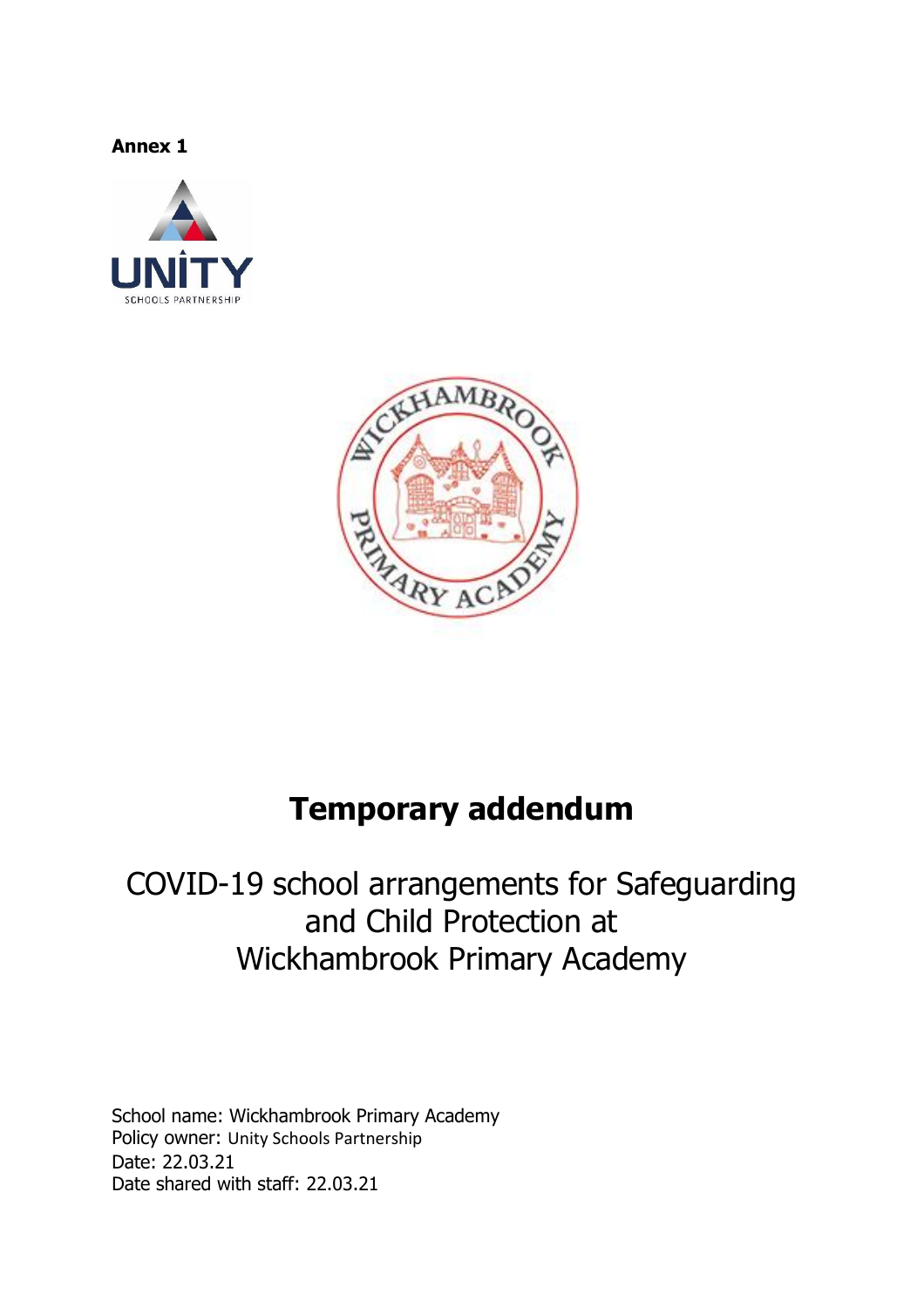# <span id="page-1-0"></span>**Context**

l 1

On Monday 22 February 2021, The Prime Minister announced the government's roadmap to cautiously ease lockdown restrictions in England. This included a direction that from 8 March 2021, all pupils/students should attend school.

Wickhambrook Primary School will continue to have regard to the statutory safeguarding guidance keeping children safe in education (KCSiE) (as amended, January 2021). $^{\rm 1}$ 

We will ensure that where we care for children on site, we have appropriate support in place for them.

As pupils/students return, the school will endeavour to give designated safeguarding leads and their deputies more time to:

- support staff and pupils/students with new safeguarding and welfare concerns
- handle referrals to children's social care and other agencies where appropriate

We will take advice from and work with the local safeguarding partners.

We will refer to the Government guidance for education and childcare settings on how to implement social distancing and continue to follow the advice from Public Health England on handwashing and other measures to limit the risk of spread of coronavirus.

This addendum to the school's child protection procedures contains details of our individual safeguarding arrangements in the following areas:

[https://assets.publishing.service.gov.uk/government/uploads/system/uploads/attachment\\_data/file/954314/](https://assets.publishing.service.gov.uk/government/uploads/system/uploads/attachment_data/file/954314/Keeping_children_safe_in_education_2020_-_Update_-_January_2021.pdf) Keeping children safe in education 2020 - Update - January 2021.pdf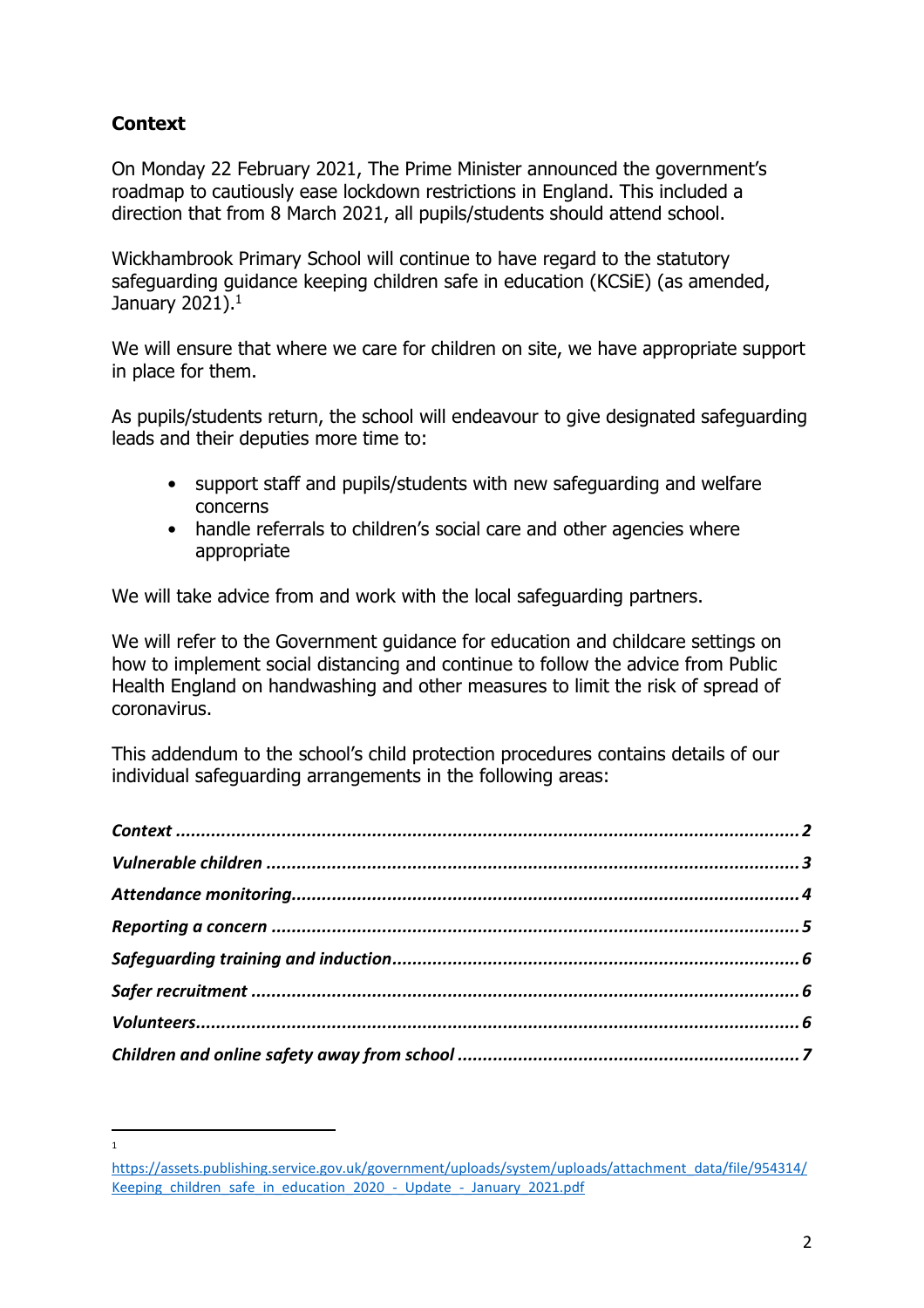| Supporting children not in school as they are following clinical or public health advice |  |
|------------------------------------------------------------------------------------------|--|
|                                                                                          |  |
|                                                                                          |  |
|                                                                                          |  |
|                                                                                          |  |

# **Key contacts**

| <b>Role</b>               | <b>Name</b>        | <b>Contact</b><br>number | <b>Email</b>                   |
|---------------------------|--------------------|--------------------------|--------------------------------|
| Designated                | Kerry Taylor       | 01440 820309             | ktaylor@wickhambrookschool.co. |
| Safeguarding Lead         |                    |                          | uk                             |
| Deputy Designated         | Hannah Tyzack      | 01440 820309             | ht@wickhambrookschool.co.uk    |
| Safeguarding Leads        |                    |                          |                                |
|                           | Julie Aulton       |                          | jaulton@wickhambrookschool.co. |
|                           |                    |                          | uk                             |
|                           |                    |                          |                                |
| Designated                | Hannah Tyzack      | 01440 820309             | ht@wickhambrookschool.co.uk    |
| Teacher for               |                    |                          |                                |
| Looked-after and          |                    |                          |                                |
| Previously Looked-        |                    |                          |                                |
| after Children            |                    |                          |                                |
| Headteacher               | Hannah Tyzack      | 01440 820309             | ht@wickhambrookschool.co.uk    |
| <b>Trust Lead on</b>      | <b>Steve Watts</b> | 01440 333                | swatts@unitysp.co.uk           |
| Safeguarding              |                    | 400                      |                                |
| Trust Director of         | Darren             | 01440 333400             | dwoodward@unitysp.co.uk        |
| Education                 | Woodward           |                          |                                |
| <b>Chair of Governors</b> | Peter              | 07748731848              | peternicholson2@aol.com        |
|                           | Nicholson          |                          |                                |
| <b>Named Governor</b>     | Peter              | 07748731848              | peternicholson2@aol.com        |
| for Safeguarding          | Nicholson          |                          |                                |

# <span id="page-2-0"></span>**Vulnerable children**

 $\overline{a}$ 

Vulnerable children and young people include those who:

- are assessed as being in need under section 17 of the Children Act 1989<sup>2</sup>, including children and young people who have a child in need plan, a child protection plan or who are a looked-after child;
- have an education, health and care (EHC) plan;
- have been identified as otherwise vulnerable by educational providers or local authorities (including children's social care services), and who could therefore benefit from continued full-time attendance, this might include:

<sup>2</sup> <https://www.legislation.gov.uk/ukpga/1989/41/section/17>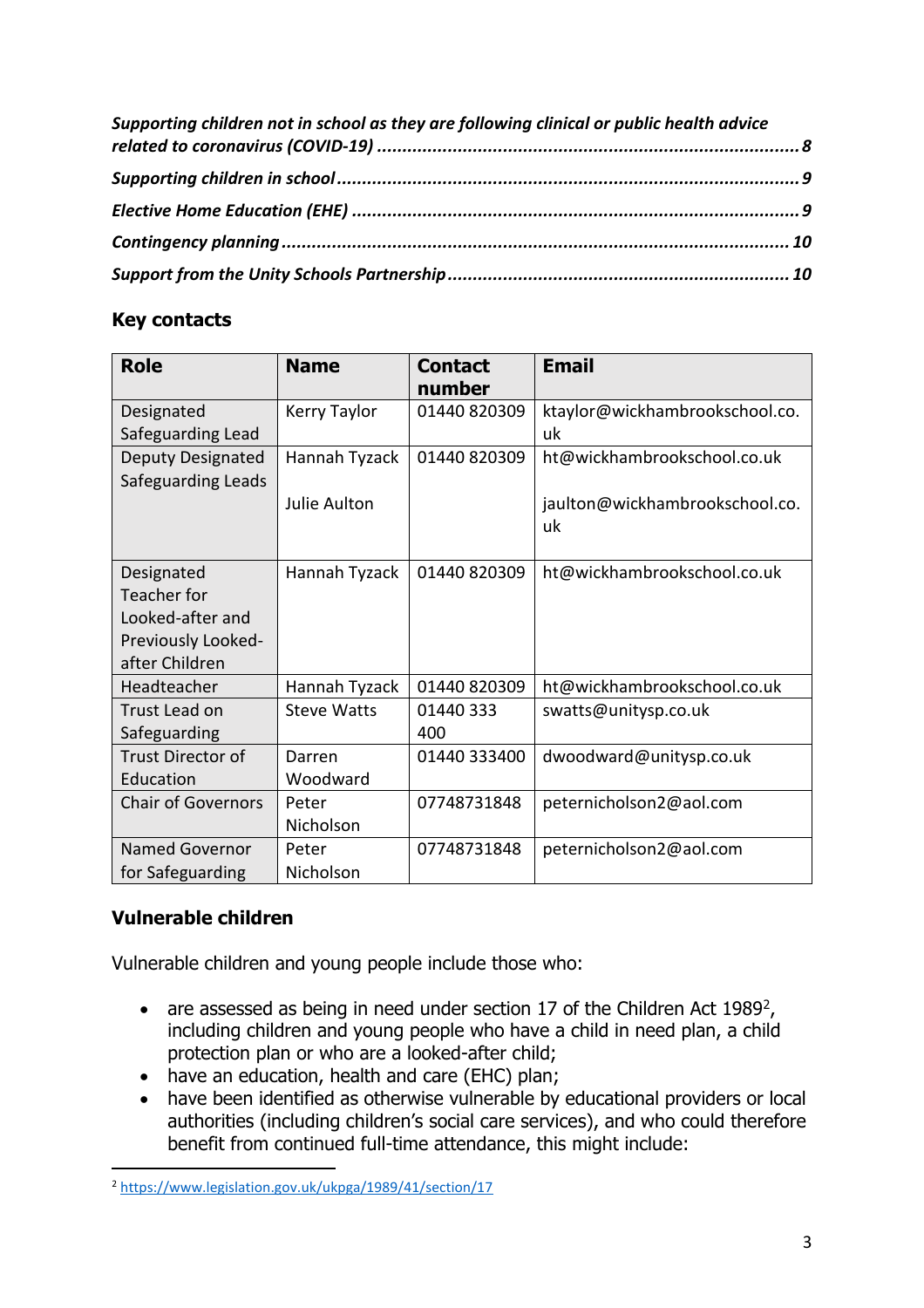- o children and young people on the edge of receiving support from children's social care services or in the process of being referred to children's services
- o adopted children or children on a special guardianship order
- o those at risk of becoming NEET ('not in employment, education or training')
- o those living in temporary accommodation
- $\circ$  those who are young carers
- $\circ$  those who may have difficulty engaging with remote education at home (for example due to a lack of devices or quiet space to study)
- o care leavers
- $\circ$  others at the provider and local authority's discretion including pupils and students who need to attend to receive support or manage risks to their mental health.

The school will continue to work with and support children's social workers to help protect vulnerable children. This includes working with and supporting children's social workers and the local authority virtual school head (VSH) for looked-after and previously looked-after children. The lead person for this will be: Hannah Tyzack

In circumstances where a parent/carer is hesitant about or does not want to bring their child to an education setting, and their child is considered vulnerable, the social worker and the school will explore the reasons for this directly with the parent/carer.

Where parents/carers are concerned about the risk of the child contracting COVID19, the school and/or the social worker will talk through these anxieties with the parent/carer following the advice set out by Public Health England.

The school will encourage all pupils/students to attend a school.

# <span id="page-3-0"></span>**Attendance monitoring**

 $\overline{a}$ 

We expect all pupils/students to attend school.

Parents or carers are expected to contact the school on the first day of any illness and inform us of the reason for absence so that the correct attendance codes can be used in every case of absence. We expect parents or carers to make contact to make us aware of the status of any COVID-19 tests that have become necessary and to update the school on the welfare of the pupil/student.

From 8 March 2021, we will record attendance in accordance with the Education (Pupil Registration) (England) Regulations 2006 (as amended) $3$  for all pupils/students.

<sup>3</sup> <https://www.legislation.gov.uk/uksi/2006/1751/contents/made>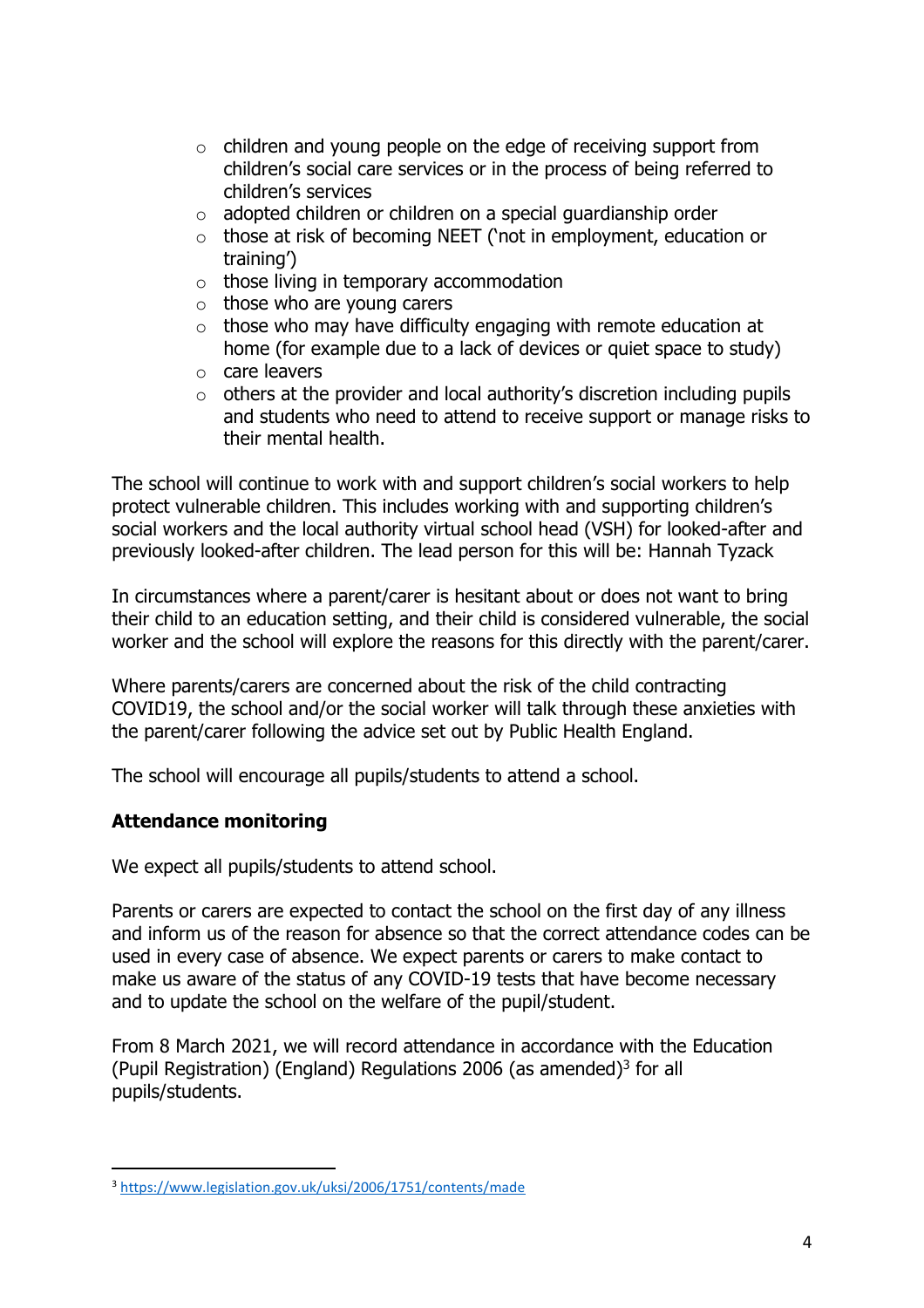A small number of pupils/students will still be unable to attend in line with public health advice to self-isolate because they:

- have symptoms or have had a positive test result
- live with someone who has symptoms or has tested positive and are a household contact
- are a close contact of someone who has coronavirus (COVID-19)

The advice for pupils/students who have been confirmed as clinically extremely vulnerable is to shield and stay at home as much as possible until further notice. They are advised not to attend school while shielding advice applies nationally.

For children self-isolating, quarantining or shielding – we will use code X.

In compliance with the Remote Education, Temporary Continuity Direction<sup>4</sup> we will provide remote education to pupils/students who are unable to attend school because they are complying with government guidance or legislation around coronavirus (COVID-19).

We will also offer pastoral support to pupils/students who are:

- self-isolating
- shielding
- vulnerable (and off school)

The Department for Education expects schools to grant applications for leave in exceptional circumstances. This should be recorded as code C (leave of absence authorised by the school) unless another authorised absence code is more applicable.

Where pupils/students are not able to attend school, as they are following clinical or public health advice related to coronavirus (COVID-19), the absence will not be penalised.

# <span id="page-4-0"></span>**Reporting a concern**

Where staff have a concern about a child, they should continue to follow the process outlined in the Trust's safeguarding policy and the school's child protection procedures, this may include making a report via CPOMS.

Staff are reminded of the need to report any concern immediately and without delay.

 $\overline{a}$ <sup>4</sup>[https://assets.publishing.service.gov.uk/government/uploads/system/uploads/attachment\\_data/file/923539](https://assets.publishing.service.gov.uk/government/uploads/system/uploads/attachment_data/file/923539/Remote_Education_Temporary_Continuity_Direction_-__Explanatory_Note.pdf) [/Remote\\_Education\\_Temporary\\_Continuity\\_Direction\\_-\\_\\_Explanatory\\_Note.pdf](https://assets.publishing.service.gov.uk/government/uploads/system/uploads/attachment_data/file/923539/Remote_Education_Temporary_Continuity_Direction_-__Explanatory_Note.pdf)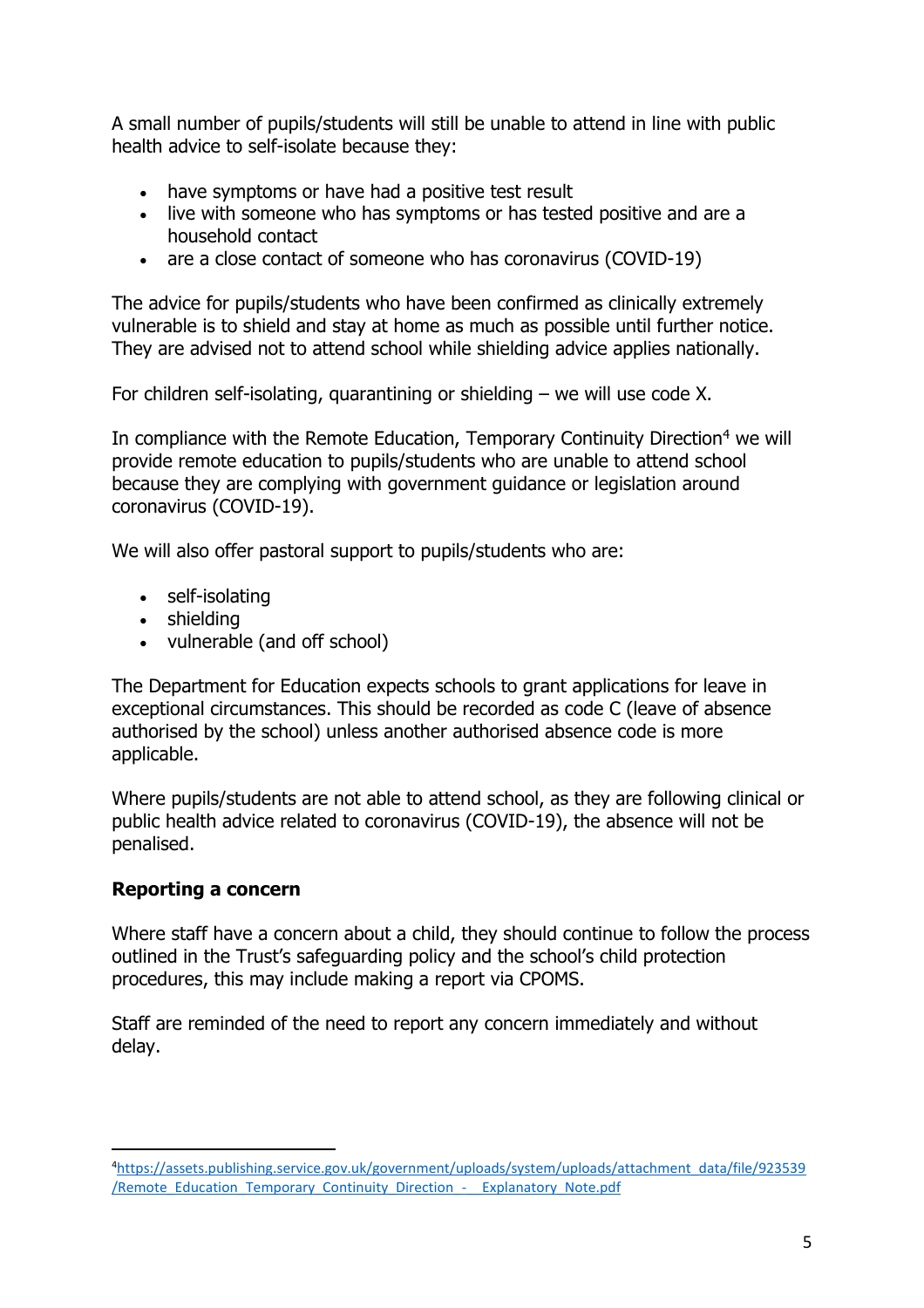Where staff are concerned about an adult working with children in the school, they should report the concern to the Headteacher. Concerns about the Headteacher should be directed to the relevant Trust Director of Education: Darren Woodward

The Trust will continue to offer support in the process of managing allegations.

#### <span id="page-5-0"></span>**Safeguarding training and induction**

All existing school staff have had safeguarding training and have read part 1 of Keeping Children Safe in Education (2020). The DSL (Designated Safeguarding Lead) will communicate with staff any new local arrangements, so they know what to do if they are worried about a child.

Where new staff are recruited, or new volunteers enter the school, they will continue to be provided with a safeguarding induction.

For movement within the Trust, schools should seek assurance from the sending school that the member of staff has received appropriate safeguarding training.

Upon arrival, they will be given a copy of the receiving school's child protection procedures (including this addendum), confirmation of local processes and confirmation of DSL arrangements.

#### <span id="page-5-1"></span>**Safer recruitment**

When recruiting new staff and volunteers, the school will continue to follow the relevant safer recruitment processes for their setting, including, as appropriate, relevant sections in part 3 of Keeping Children Safe in Education (2020) (as amended, January 2021).

#### <span id="page-5-2"></span>**Volunteers**

 $\overline{a}$ 

Where the school are utilising volunteers, we will continue to follow the checking and risk assessment process as set out in paragraphs 183 to 188 of KCSIE. Under no circumstances will a volunteer who has not been checked be left unsupervised or allowed to work in regulated activity. 5

The school may use volunteers to assist in handing out and securing COVID-19 test kits to students and staff members. Other duties may be required such as building test kits, cleaning down areas and directing people.

<sup>5</sup> Paragraph 183. Keeping Children Safe in Education (2020) (as amended, Jan 2021) [https://assets.publishing.service.gov.uk/government/uploads/system/uploads/attachment\\_data/file/9](https://assets.publishing.service.gov.uk/government/uploads/system/uploads/attachment_data/file/954314/Keeping_children_safe_in_education_2020_-_Update_-_January_2021.pdf) [54314/Keeping\\_children\\_safe\\_in\\_education\\_2020\\_-\\_Update\\_-\\_January\\_2021.pdf](https://assets.publishing.service.gov.uk/government/uploads/system/uploads/attachment_data/file/954314/Keeping_children_safe_in_education_2020_-_Update_-_January_2021.pdf)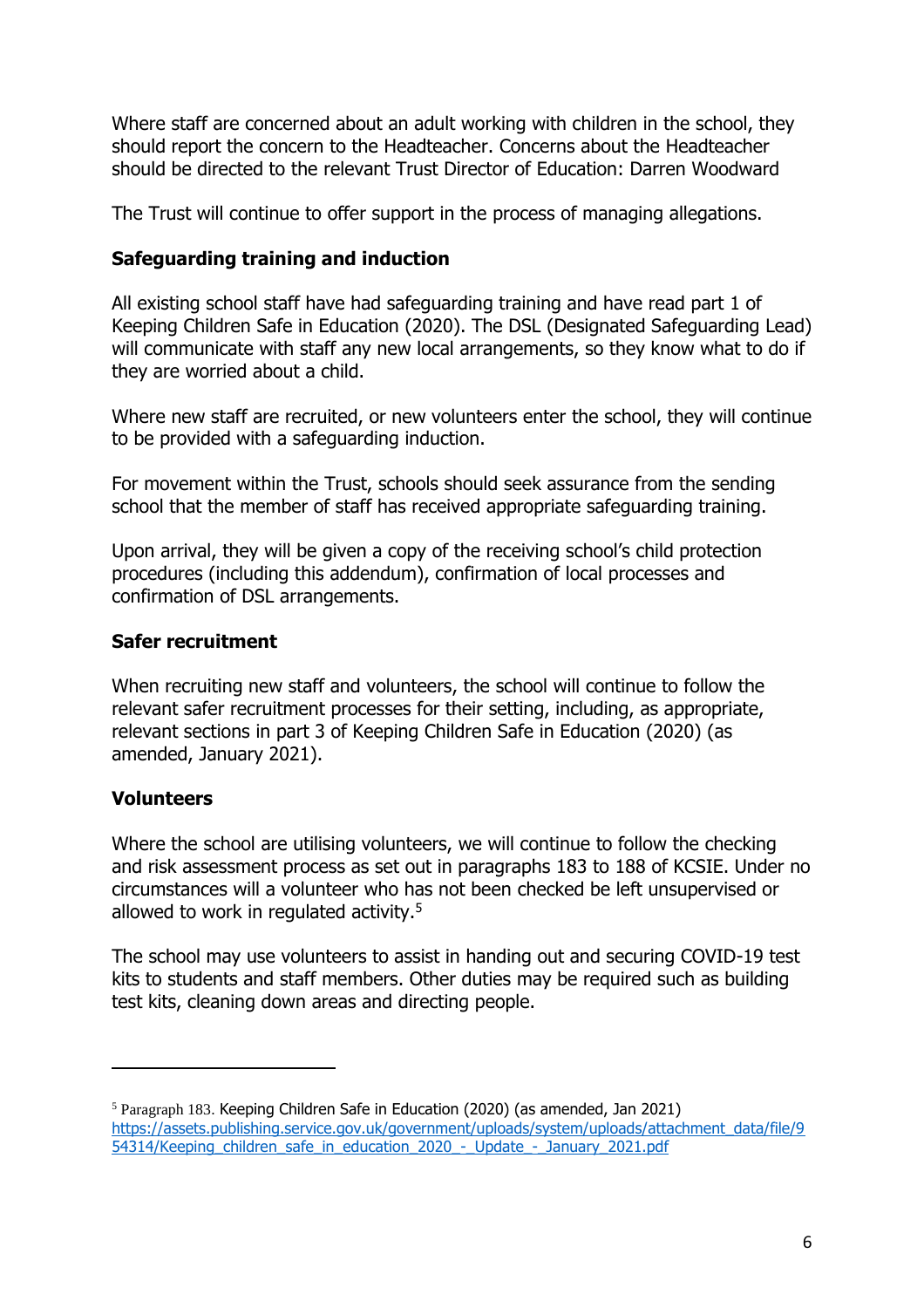Any volunteers who, on an unsupervised basis, provide personal care in the school (even as a one-off), will be in regulated activity. This means that if a volunteer is administrating a COVID-19 test, whilst un-supervised, they will be in regulated activity and therefore require an enhanced DBS check, including a check of the children's barred list.

Existing volunteers in regulated activity do not have to be re-checked if they have already had an enhanced DBS check, including a check of the children's barred list.

Where supervision is required, it must be:

- by a person who is in regulated activity.
- regular and day to day; and
- reasonable in all the circumstances to ensure the protection of children.

### <span id="page-6-0"></span>**Children and online safety away from school**

It is important that all staff who interact with children, including online, continue to look out for signs a child may be at risk. Any such concerns should be dealt with as per the Child Protection Procedures and where appropriate referrals should still be made to children's social care and, as required, the police.

Online teaching should follow the same principles as set out in the Trust's code of conduct and acceptable use of ICT policy.

The school will ensure any use of online learning tools and systems is in line with privacy and data protection/GDPR requirements.

When delivering remote learning:

 $\overline{a}$ 

- 1:1s should be avoided. Any session where the ratio is one staff member to three pupils/students or fewer should be recorded so that if any issues arise the video can be reviewed. The recording should be stored on the school's network in an area that can only be accessed by those staff who need to. It will be retained for a year<sup>6</sup>, after which time it should be deleted.
- Staff should not behave any differently towards pupils/students compared with when they are in school. They must never attempt to arrange any meeting, including tutoring sessions, without the full prior knowledge and approval of the school, and should never do so directly with a pupil/student.
- Staff should only use platforms specified by the school's SLT (senior leadership team) and approved by the Trust's Head of IT. Staff should not attempt to use a personal system or personal login for remote teaching or set up any system on behalf of the school without SLT approval.
- Secret recordings or screenshots of staff or pupils/students must not be taken during live lessons.

 $6$  This period may be shorter where the recording is stored on the online platform used for remote learning and the provider has a shorter retention period.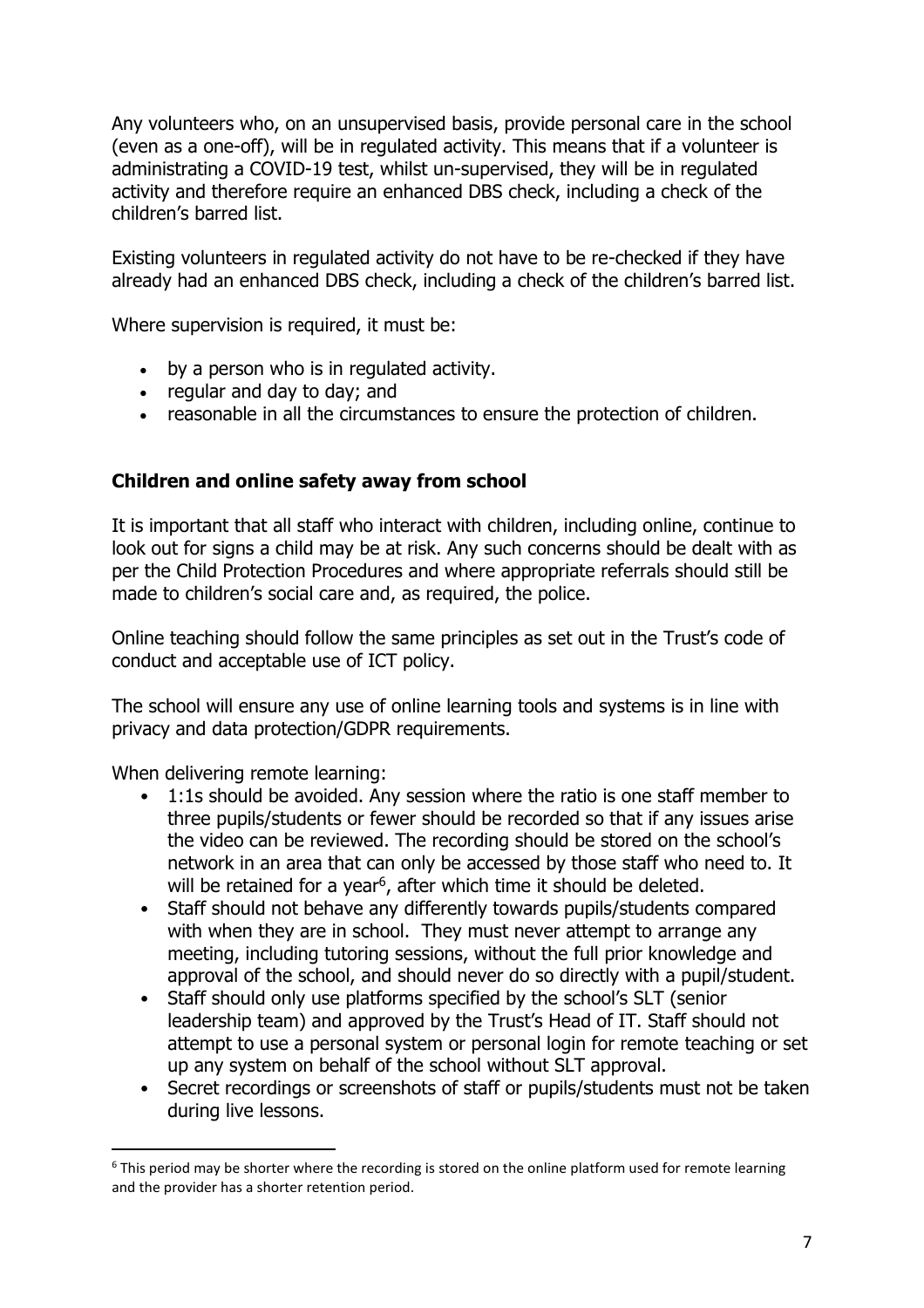- Staff should conduct any video lessons in a professional manner, as if they were in school. This includes being suitably dressed, using professional and appropriate language and not being in a bedroom or bathroom. Where the use of a bedroom is unavoidable, it should be impossible to tell that it is a bedroom, even if the camera slips. The camera view should not include any personal information or inappropriate objects and where possible the background should be blurred/changed.
- Similarly, pupils/students (and any other family members who may be seen or heard) should be suitably dressed and use appropriate language. Pupils/students should not access remote learning from a bedroom or bathroom. Where the use of a bedroom is unavoidable, it should be impossible to tell that it is a bedroom, even if the camera slips. The camera view should not include any personal information or inappropriate objects and where possible the background should be blurred/changed.
- If anything inappropriate happens or anything which could be construed in this way – staff must immediately inform their line manager and keep a written record. This is to protect staff as well as pupils/students.
- Staff should look out for signs that a child may have been harmed or be at risk of harm, as they would if they were in school. Any concerns or disclosures must immediately be passed on to the Designated Safeguarding Lead or, in their absence, a deputy designated safeguarding lead, in line with the school's child protection procedures.

The school will ensure pupils/students who are being asked to work online know how they can raise any concerns whilst online, as well as reporting routes back to the school.

#### <span id="page-7-0"></span>**Supporting children not in school as they are following clinical or public health advice related to coronavirus (COVID-19)**

The school is committed to ensuring the safety and wellbeing of all its children and young people.

Where the DSL has identified a child to be on the edge of social care support, or who would normally receive pastoral-type support in school, they should ensure that a robust communication plan is in place for that child or young person. Details of the plan should be recorded, as should a record of contacts made.

The communication plans can include remote contact, phone contact, door-step visits. Other individualised contact methods should be considered and recorded.

If staff have to use their own phone, they should withhold their number (e.g. dialling 141 before the number they are calling). The outgoing numbers must be deleted from the phone's call log, once they are no longer needed.

The school and its DSL will work closely with all stakeholders to maximise the effectiveness of any communication plan.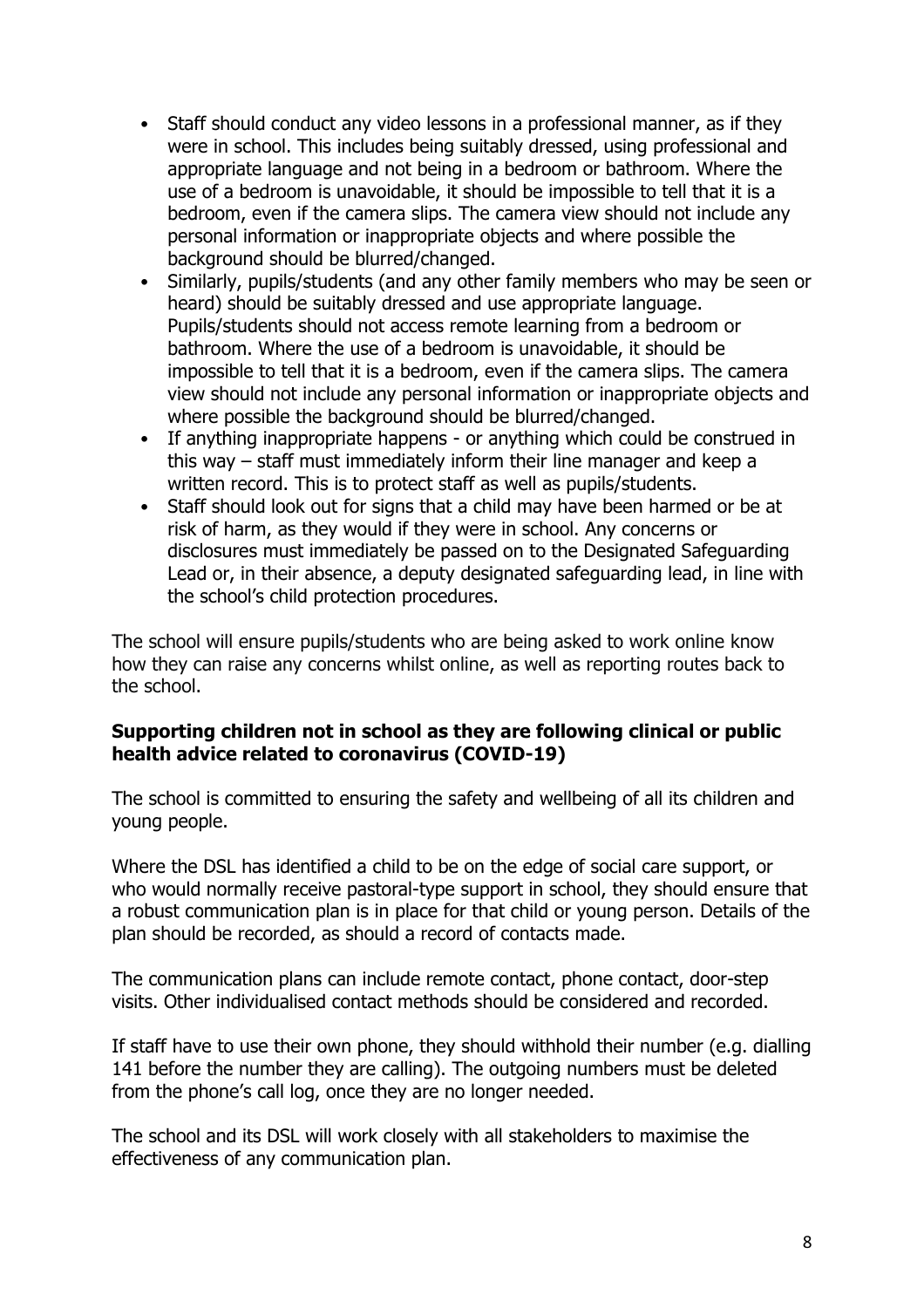The plan must be reviewed regularly (at least once a fortnight) and where concerns arise, the DSL will consider and make any referrals as appropriate.

Wickhambrook Primary School recognises that school is a protective factor for children and young people, and the current circumstances can affect the mental health of pupils/students and their parents/carers. Teachers at the school will be aware of this in setting expectations of pupils/students' work where they are at home.

### <span id="page-8-0"></span>**Supporting children in school**

The school is committed to ensuring the safety and wellbeing of all its pupils/students.

The school will continue to be a safe space for all children to attend and flourish.

The school will refer to the Government guidance for education and childcare settings on how to implement social distancing<sup>7</sup> and continue to follow the advice from Public Health England on handwashing and other measures to limit the risk of spread of COVID-19.

The school will ensure that where we care for vulnerable children on site, we ensure appropriate support is in place for them. This will be bespoke to each child and recorded.

The school will also ensure that appropriate support is offered to all pupils/students with respect to their mental health.

# <span id="page-8-1"></span>**Elective Home Education (EHE)**

 $\overline{a}$ 

The school will encourage parents/carers to send their children to school, particularly those who are vulnerable.

If a parent/carer raises the possibility of electing to home educate their child, the school will look to understand their reasons for doing so and try to dissuade them, including sending a letter making clear this view.

Where it is felt that there is additional cause for concern the designated safeguarding lead will consider making a referral to the local authority in line with existing procedures. This will happen as soon as the school becomes aware of a parent/carer's decision to home educate.

<sup>7</sup>[https://assets.publishing.service.gov.uk/government/uploads/system/uploads/attachment\\_data/file/963541](https://assets.publishing.service.gov.uk/government/uploads/system/uploads/attachment_data/file/963541/Schools_coronavirus_operational_guidance.pdf) [/Schools\\_coronavirus\\_operational\\_guidance.pdf](https://assets.publishing.service.gov.uk/government/uploads/system/uploads/attachment_data/file/963541/Schools_coronavirus_operational_guidance.pdf)